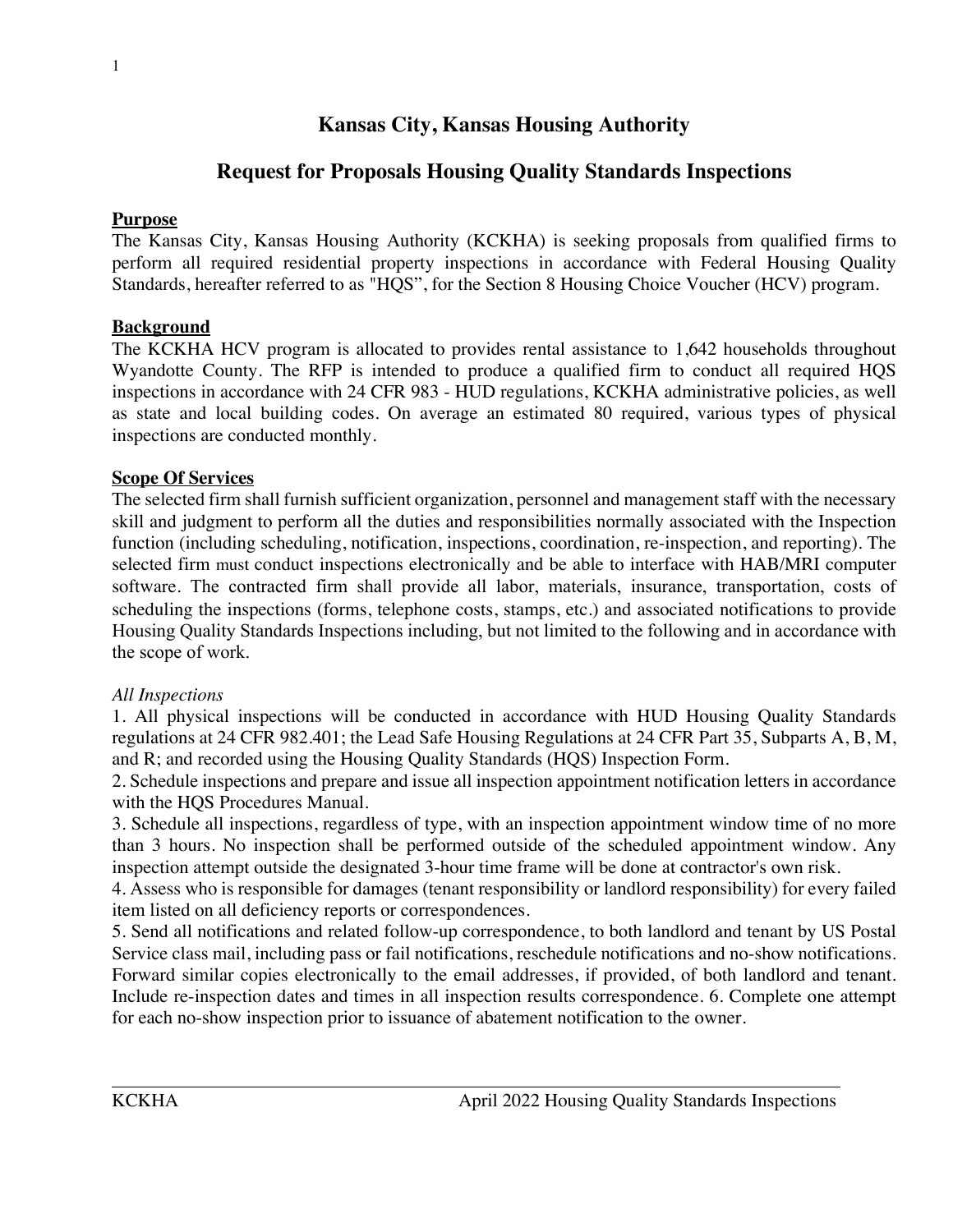7. Complete one attempt for each non-emergency "fail" inspection prior to issuance of abatement notification to the owner.

8. Forward a copy of all abatement notifications issued to the KCKHA HCV staff.

9. Submit Inspection Performance Summary Reports on a monthly basis in format agreed to by the KCKHA HCV staff. Please provide copies of the reporting that you would suggest.

10. Perform daily electronic "back-up" of all inspection data from the beginning of contract performance period to "present" to prevent loss of data.

11. Develop and implement a quality control program that exceeds the minimum standards required under 24 CFR 985.2, 24 CFR 985.3 (e) and (f) for all inspections conducted monthly.

12. Provide all required reporting in a mutually agreed upon format.

### *Initial Inspections for Project Based Voucher Programs*

1. The Firm will make contact by telephone with landlords or their designee within 48 hours of receipt of a Request for Tenancy Approval (RFTA) from KCKHA HCV staff to schedule the initial inspection. If the Firm is unable to contact the landlord after two documented unsuccessful attempts by phone, the firm will contact KCKHA HCV staff.

2. The Firm will complete the first attempt to complete each Initial Inspection within 5 business days of receipt of scheduling information from KCKHA HCV staff (excluding observed holidays).

3. Initial Inspections and associated Re-inspections must be scheduled by speaking to the landlord or their designee. No inspection or re-inspection may be scheduled by leaving messages on voice mail. No inspections or re-inspections will be scheduled with the tenant.

4. If the unit does not pass at the second scheduled attempt, the Firm will contact KCKHA HCV staff. The Firm will complete all initial Re-inspections within 3 business days of notification by email that the unit is ready for re-inspection. The Firm will be responsible to return a completed inspection form within 3 business days (excluding observed holidays) from completion of a "pass" inspection. This information will be attached chronologically by date.

### *Annual Inspections*

1. Mail all notices by US 1st class mail no less than 10 days prior to the scheduled inspection date.

2. Complete all annual inspections no later than 320 days from the last passing inspection date, unless authorized by the KCKHA HCV staff.

### *Special Inspections*

Includes inspections in response to unit service complaints registered with the KCKHA HCV program concerning a covered unit's condition may deem appropriate to conduct.

1. The Firm will make contact by telephone with landlords or their designee within 48 hours of receipt of the Special Inspection Request from the KCKHA HCV staff to schedule the inspection. If the Firm is unable to contact the landlord after two documented unsuccessful attempts by phone, the firm will contact KCKHA HCV staff.

2. The Firm will complete the first attempt to conduct each Special Inspection within 5 business days of receipt of scheduling information from KCKHA HCV staff (excluding the observed holidays).

3. Special Inspections and associated Re-inspections must be scheduled by speaking to the landlord or their designee. No inspection or re-inspection may be scheduled by leaving messages on voice mail. No inspections or re-inspections will be scheduled with the tenant.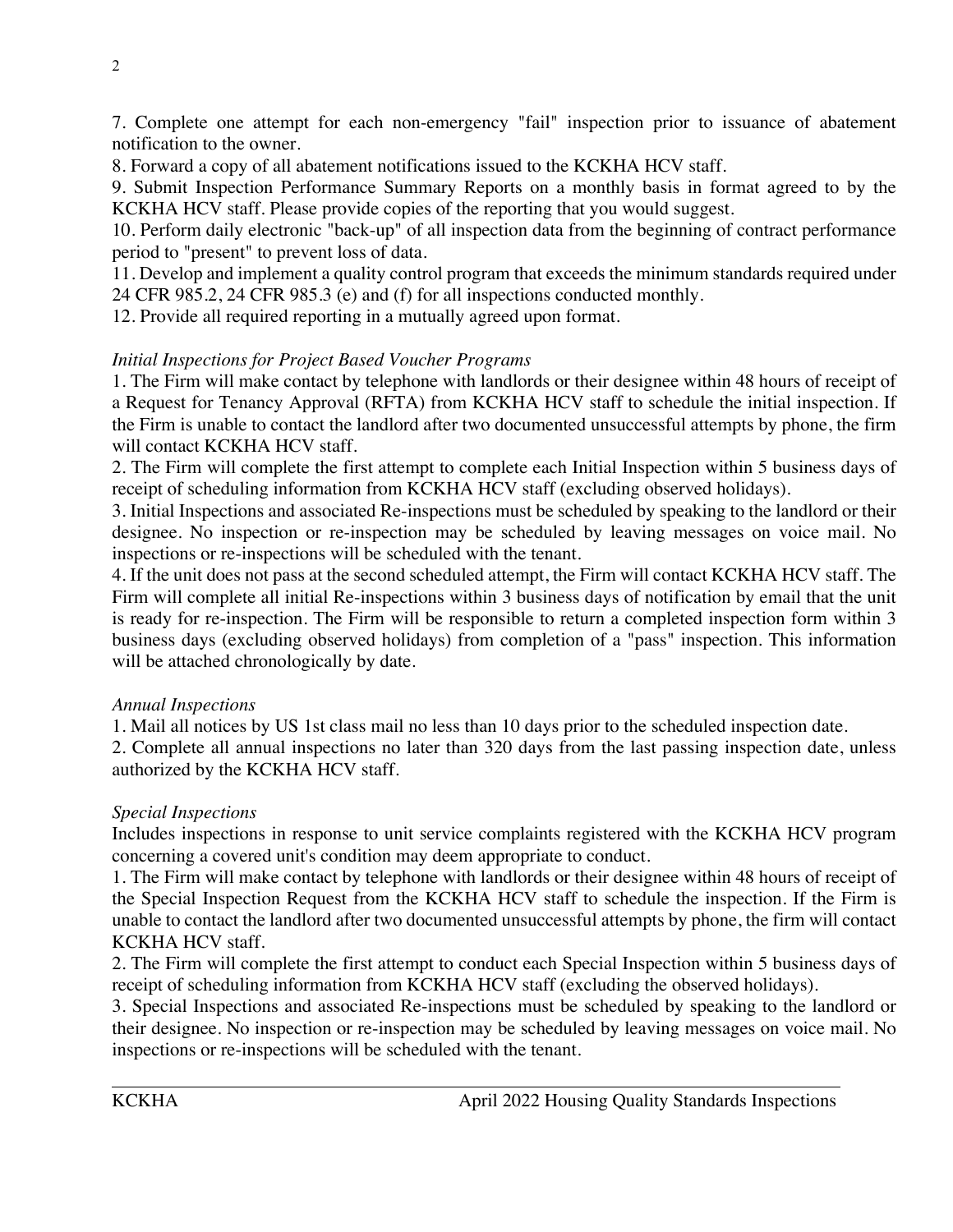4. If the unit does not pass at the second scheduled attempt, the Firm will contact KCKHA HCV staff. The Firm will complete all initial Re-inspections within 3 business days of notification by KCKHA HCV staff that the unit is ready for re-inspection.

### *Re-inspections*

1. Complete all Initial Re-inspections within 3 business days (excluding observed holidays) of notification by the landlord or their designee that the unit is ready for Re-inspection.

2. Complete all non-emergency annual re-inspections within 30 days from the last passing date from the previous year, unless authorized by the KCKHA HCV staff.

3. Complete re-inspections of all life threatening "Fail" items within 24 hours of first inspection.

### *On-site Maintenance*

The firm will perform, at no additional cost to the KCKHA HCV program, the following "on-site" maintenance at inspected units using the firm's supplies: a) Repair/Replace Missing Smoke Alarm Battery(s)  $(9 \text{ volt})$ 

1. Perform maintenance only when such would eliminate the need to perform a 24hour emergency re-Inspection or 30-day re-inspection at the unit.

2. Perform maintenance in units with conventional 8 ft. ceiling height only.

3. Perform no maintenance if other items exist that would require re-inspection of the unit within 24 hours or 30 days.

### *Other Duties*

1. Develop and submit to the KCKHA HCV Director for approval, within 14 calendar days of contract execution, Standard Operating Procedures (SOP) for inspection processes described herein, including all forms and form letters to be used. SOP must demonstrate to the KCKHA's satisfaction the contractor's ability to provide all services as requested.

2. Attend quarterly meetings with the KCKHA HCV program Director to ensure contract compliance.

## *Assigned Personnel*

The KCKHA HCV staff reserves the right to request a change in the firm representative responsible for performing work if at the KCKHA's discretion, the assigned representative is not adequately meeting the needs of the KCKHA HCV program.

## **Selection Criteria**

All proposals that meet the criteria requirements will be evaluated. The evaluation of professional qualifications of the proposals will be based on demonstrated qualifications including technical criteria and proposal scoring.

An evaluation committee shall evaluate and score each proposal using a scoring point system. After KCKHA has completed their review, it will rank the projects according to the criteria below. The evaluation committee shall make a recommendation to the Executive Director/CEO. The Executive Director/CEO shall make a recommendation to the Board of Commissioners.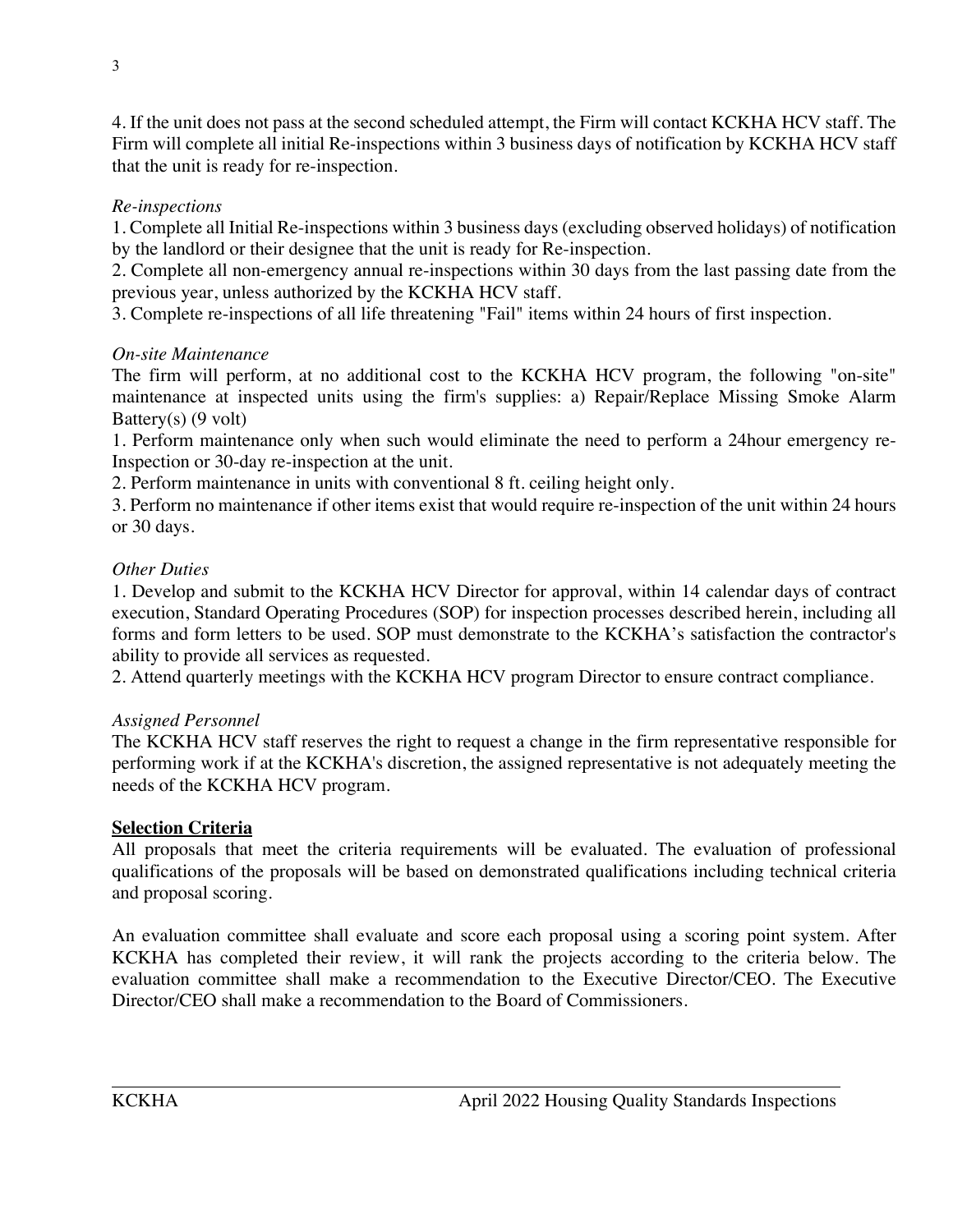### **Scoring Criteria (100 Points Total)**

All proposals shall be evaluated under the criteria for required experience and capabilities.

15 Points: Evidence of firm's understanding and ability to perform the work, as evidenced by principles and staff's professional certifications and or resumes and technical competence, experience and facilities.

10 Points: References for past performance in terms of quality of work and compliance with performance schedules.

25 Points: Specific experience relative to the development of Goals, Objectives, and Work Plans for public and private corporations with business operations similar in nature to a public housing authority.

20 Points: Comprehensiveness of proposed methodology to complete this assignment.

15 Points: Competitiveness and reasonableness of consultant's fee proposal.

10 Points: Proposed plan for the utilization of minority business enterprise and Section 3 residents in the execution of services under this contract.

5 Points: Completeness and general response to this Request for Proposal.

### **Proposal Submission Process**

Written proposals will be received in person, or through the mail, until **4:30 p.m., CST, on Friday, April 29, 2022,** at the Kansas City Kansas Housing Authority office located at 1124 North 9th Street, Kansas City, Kansas or via email to cescobar@kckha.org Any proposal submitted after that time will not be considered.

**Questions**: All questions about this project must be submitted in writing or email to: Cherrie Escobar, cescobar@kckha.org by 4:30 PM on **Monday April 18, 2022,** for a written response by addendum. An addendum will be issued on **Friday, April 22, 2022**. Note: It is the responsibility for proposed bidders to verify if any addendums are issued for this project. Any questions after this date will not be addressed in any additional addendums.

KCKHA reserves the right to reject any or all proposals and waive any irregularities or informalities if it is in the Authority's best interest to do so. The Authority reserves the right to cancel this RFP or to reject, in whole or in part, any or all proposals received in response to this RFP, upon its determination that such cancellation or rejection is in the best interest of the Authority.

KCKHA is an Equal Opportunity Employer and does not discriminate based on race, sexual orientation, color, national origin, sex, religion, age, disability, or family status. The Authority solicits and encourages the participation of minorities and small businesses in procurement. Contact related to this procurement with members of the Authority's Board of Commissioners, or KCKHA's officers and/or employees other than the program shown above, during the procurement process could result in disqualification of a proposal.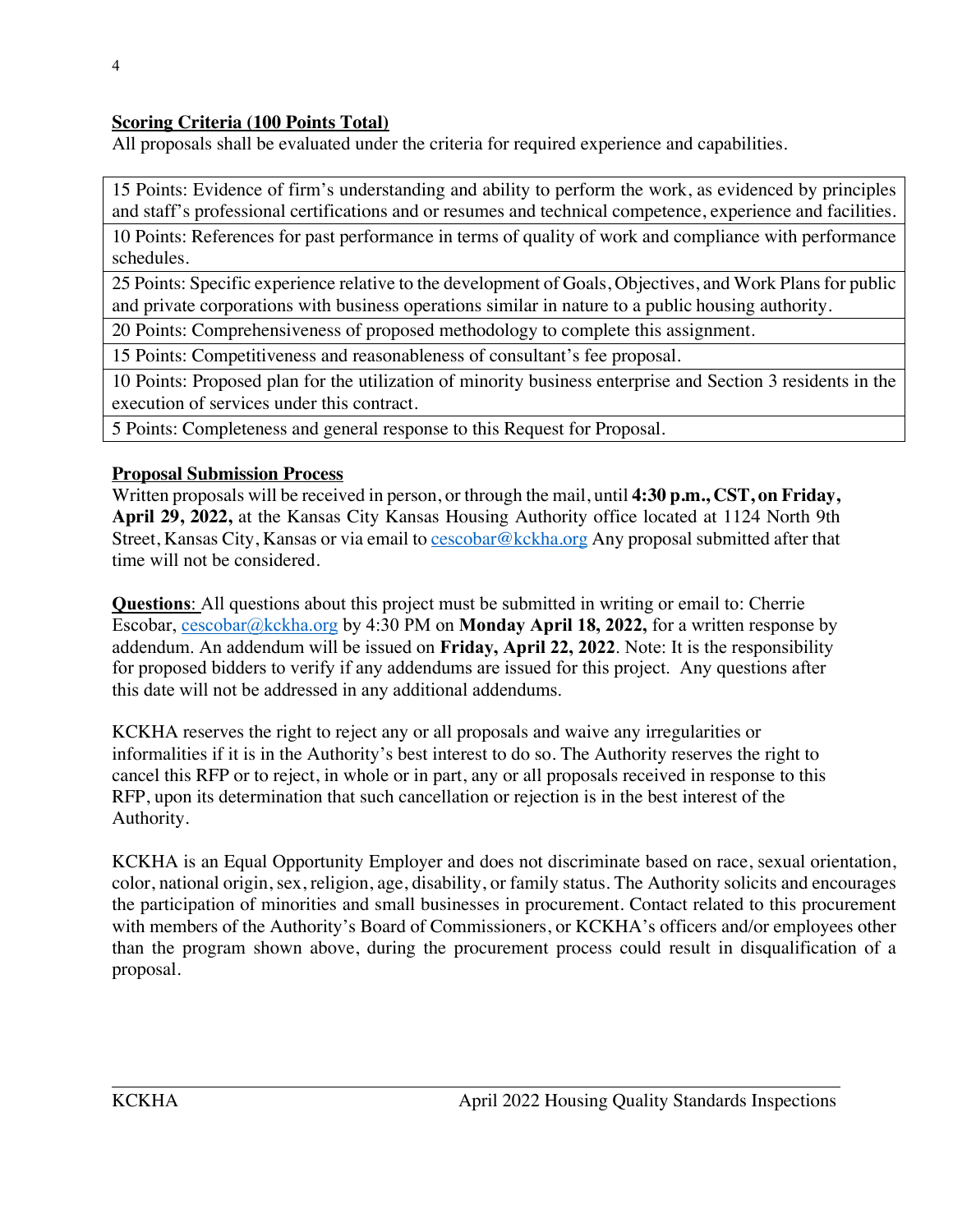### **Proposals shall include the following required components:**

- 1. A cover page and Letter of Interest that includes the following information:
	- a. Respondent entity's name and mailing address.
	- b. Respondent's current legal status: corporation, partnership, etc.
	- c. Respondent's Federal ID number or Social Security number.
	- d. Contact person's name, title, phone number, fax and e-mail address.
	- e. Certificate that the firm is not debarred, suspended, or otherwise prohibited from practice by federal, state, or local governments.
	- f. Evidence that the firm is registered to practice in the State of Kansas; or if registration is is pending or proposed when it is anticipated registration will be granted. The appointment of a local agent for out of State firms is required.
	- g. Evidence of worker's compensation, comprehensive general liability, and automobile insurance.

2. Description and evidence of the nature of each Respondent's commitment to the project, and a summary of the team members experience in working together. A description of the Respondent's experience in similar projects and roles must be included, including location, type of facility, beginning and ending dates of involvement, and information about any continued financial or operating interest in each.

3. Evidence of the firm's efforts to encourage and utilize minorities, minority business enterprise firms, and section 3 businesses in its operations.

4. The following completed forms:

- a. HUD-5639-C Certifications & Representations of Offerors, Non-Construction
- b. Non-Collusive Affidavit
- c. Section 3/MBE Compliance Certification Form
- d. Proposed efforts to reach out and comply with Section 3 Certification

### **Outcome and Notification**

KCKHA will notify all parties in writing within 60 days of proposal submission. When a proposal is selected KCKHA will post the award on the Housing Authority website, at www.kckha.org under "Procurement" tab, select "Current Bid Opportunists." Please reference project **Housing Quality Standards (HQS) Inspections RFP**

For further information contact: Housing Choice Voucher Section 8 Program Kansas City, Kansas Housing Authority 1124 North 9th Street, Kansas City, Kansas 66101 E-mail: cescobar@kckha.org or visit our website: www.kckha.org